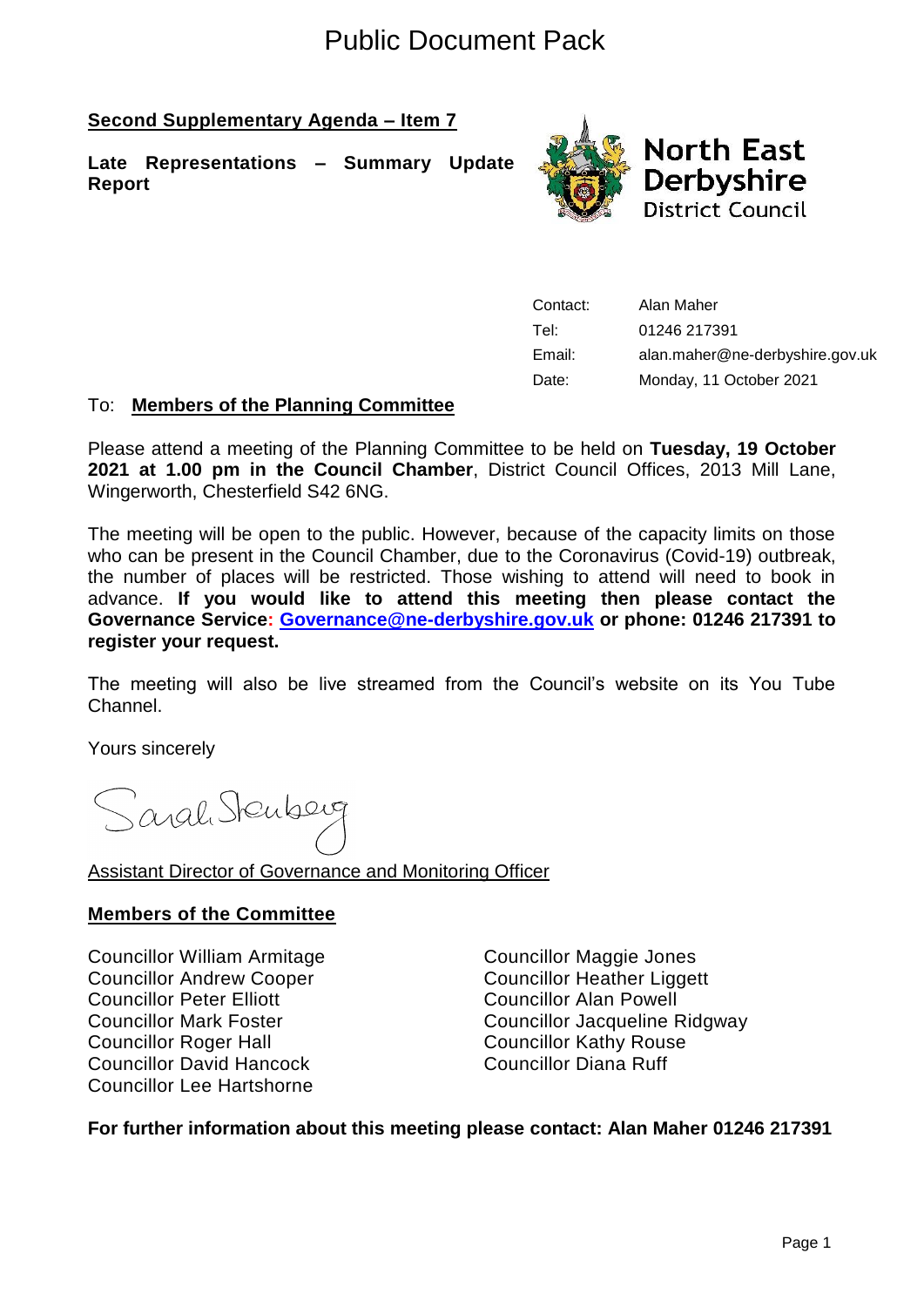# **A G E N D A**

\_\_\_\_\_\_\_\_\_\_\_

# **7 Late Representations - Summary Update Report**

(Planning Manager – Development Management)

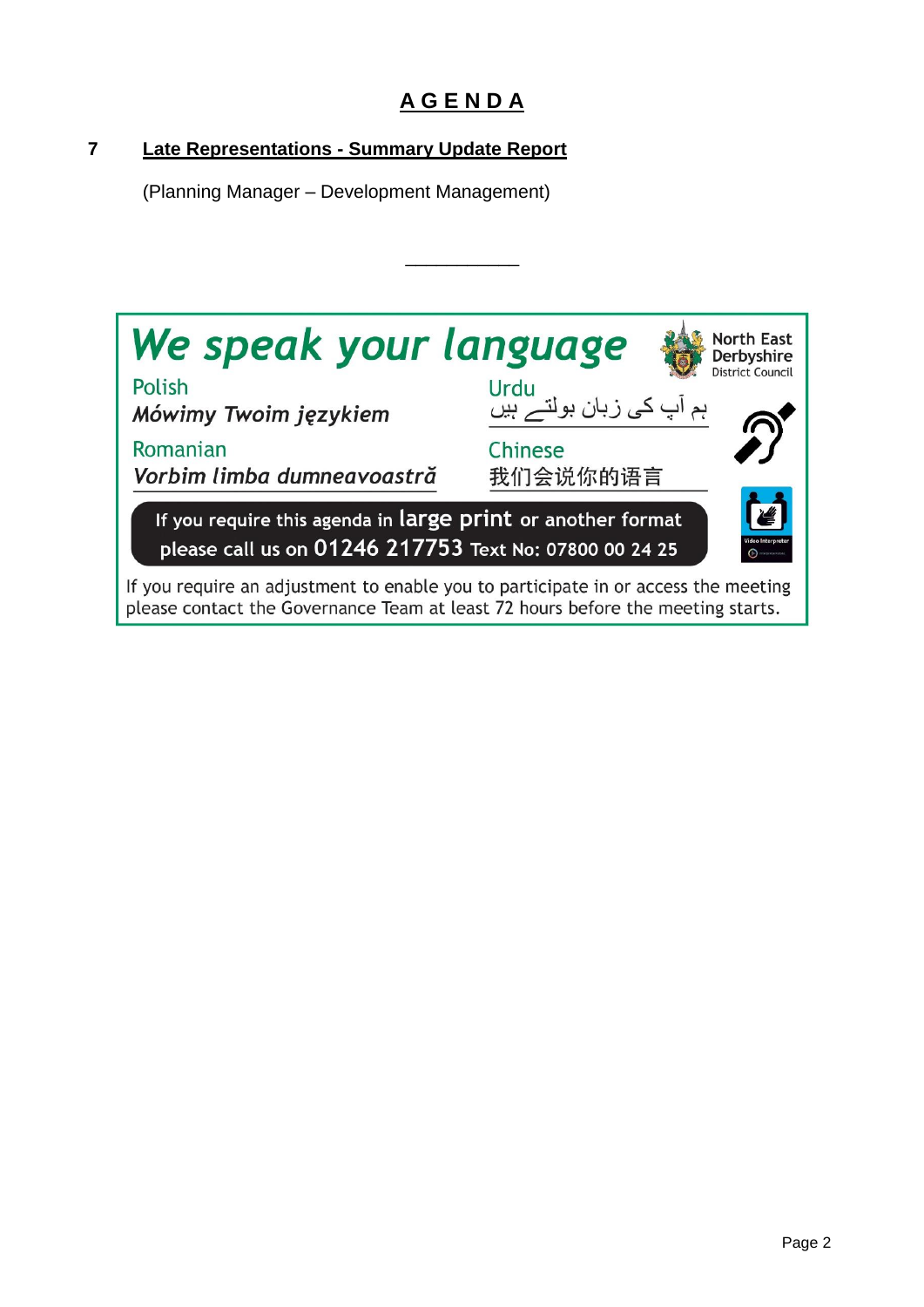Planning Committee 19.10.21 Late Comments Report

# **Planning Committee 19th October 2021**

# **SUMMARY OF LATE COMMENTS/REPORT UPDATE**

The aim of this report is to seek to avoid the need for lengthy verbal updates that Planning Officers have sometimes needed to provide in the past at the Planning Committee. In consultation with the Chair, it has been decided that on the evening before committee a summary of all the late comments/representations received so far will be emailed to the Committee Members by the Governance Team. **Agenda Item 7**<br> **Promments Report**<br> **RIVIPDATE**<br> **RIVIPDATE**<br> **RIVIPDATE**<br> **RIVIPDATE**<br> **RIVIPDATE**<br> **RIVIPDATE**<br> **RIGUARTE**<br> **RIGUARTE**<br> **RIGUARTE**<br> **RIGUARTE**<br> **RIGUARTERTE CONTERTE AND MODE TO A MONDRIFY AND MODE MODE** 

It is possible that verbal updates will still be required at the meeting as sometimes comments are received at the last minute or Officers may wish to amend their recommendations: however Officers will seek to keep verbal updates to a minimum.

At the meeting Officers will only refer briefly to any key points of the case in the summary that has been emailed, as well as providing the usual verbal update for any additional last minute items.

If Members have any queries about the comments or the application itself please feel free to contact the relevant case officer given beneath the title of each summary below.

**PARISH:** Brackenfield

**APPLICATION:** 21/00938/FL

**CASE OFFICER:** Alice Lockett

**1. SOURCE OF COMMENTS:** Brackenfield Parish Council

**DATE RECEIVED:** 8/10/2021

#### **SUMMARY:**

The Council welcomes the opportunity to consult on this application and has the following comments:

This application does not address the issues which were raised by this Council to the previous application 17/00996/OL in regard to the following point:

**Sewerage**: The backing up issues and overflow into gardens of Carr Lane of sewerage in the last ten years - The issue has been worsened by the addition of further houses at the top of School Lane into the main sewers a few years ago. These signifies that the present sewer is already at capacity and additional properties can only exacerbate these problems.

The previous owner of the land was granted personal use of the land as horticultural use. However it was not designated horticultural and so presumably the land has reverted to agricultural use and therefore a change of use of land would be necessary first?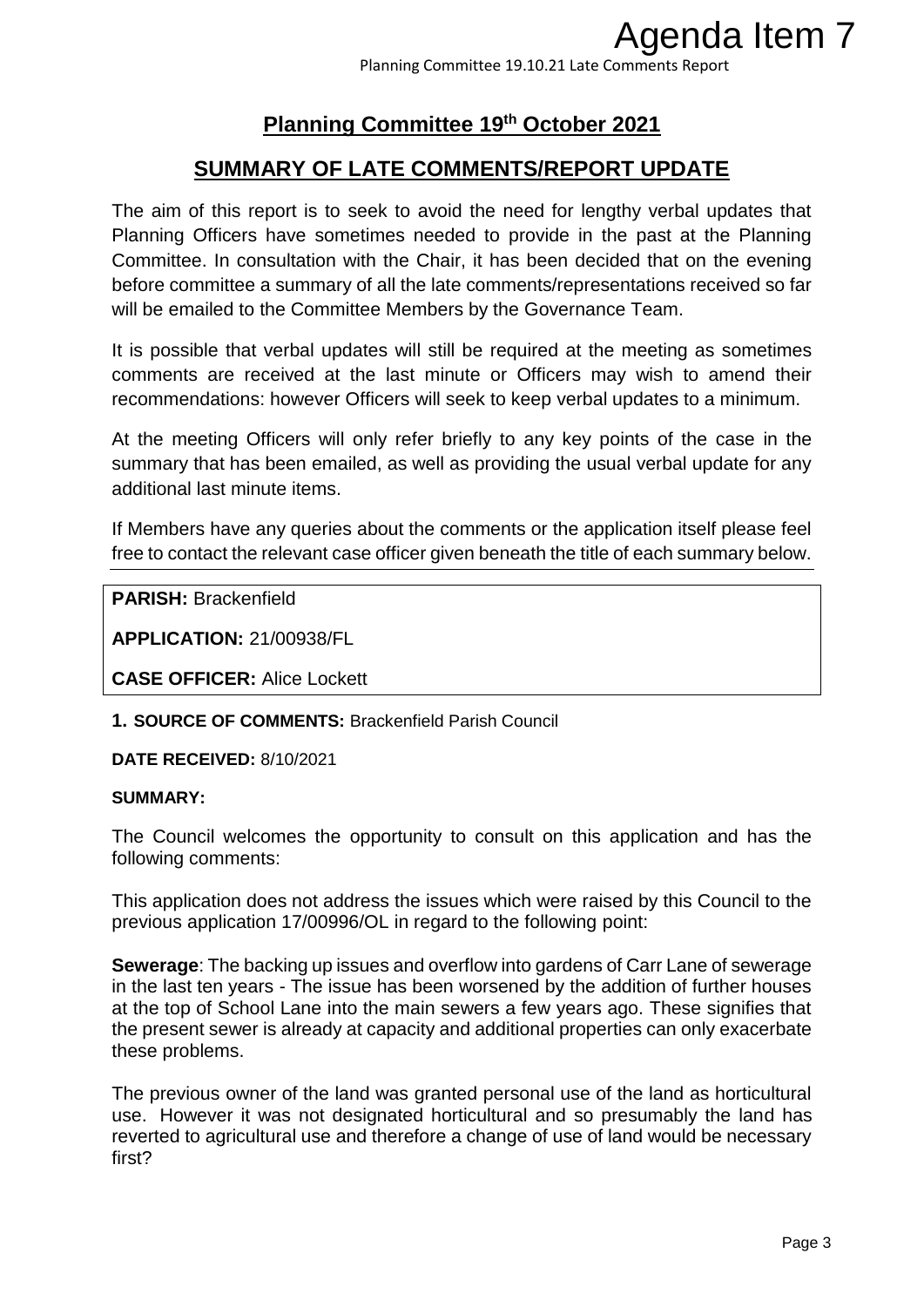In these matters the Parish Council support the objections raised by the Brackenfield Neighbourhood Plan Implementation & Monitoring Group.

### **OFFICER COMMENTS:**

These concerns are dealt with in part 7 of the officer report to members.

**2. SOURCE OF COMMENTS:** Mr Gladwin Turbutt

**DATE RECEIVED:** 12/10/2021

#### **SUMMARY:**

Reminder of objection comments sent of 10<sup>th</sup> September 2021 and the fact that development on this site has been refused before.

#### **OFFICER COMMENTS:**

Mr Turbutts original comments are dealt with in part 7 of the officer report to members.

**PARISH:** Ashover

**APPLICATION:** 21/00914/FL

**CASE OFFICER:** Adrian Kirkham

**1. SOURCE OF COMMENTS:** Agent

**DATE RECEIVED:** 4/10/2021

#### **SUMMARY:**

Ecological report received prepared by Ardea Ecology LTD dated 4 October 2021. The reports concludes that "the habitats within the spreading area are considered to be of low suitability for GCN and the RAMS measures included within this document outline suitable measures to reduce impacts to this species to an acceptable level."

#### **OFFICER COMMENTS:**

Officers have consulted with Derbyshire Wildlife Trust (DWT) to ascertain their comments (see below).

#### **2. SOURCE OF COMMENTS:** Derbyshire Wildlife Trust

#### **DATE RECEIVED:** 6/10/2021

#### **SUMMARY:**

DWT have reviewed the ecology report submitted which provides a more detailed outline of the proposed spread area in Section 1.3.4, which avoids the identified field tree. This plan should be referred to in any permission granted.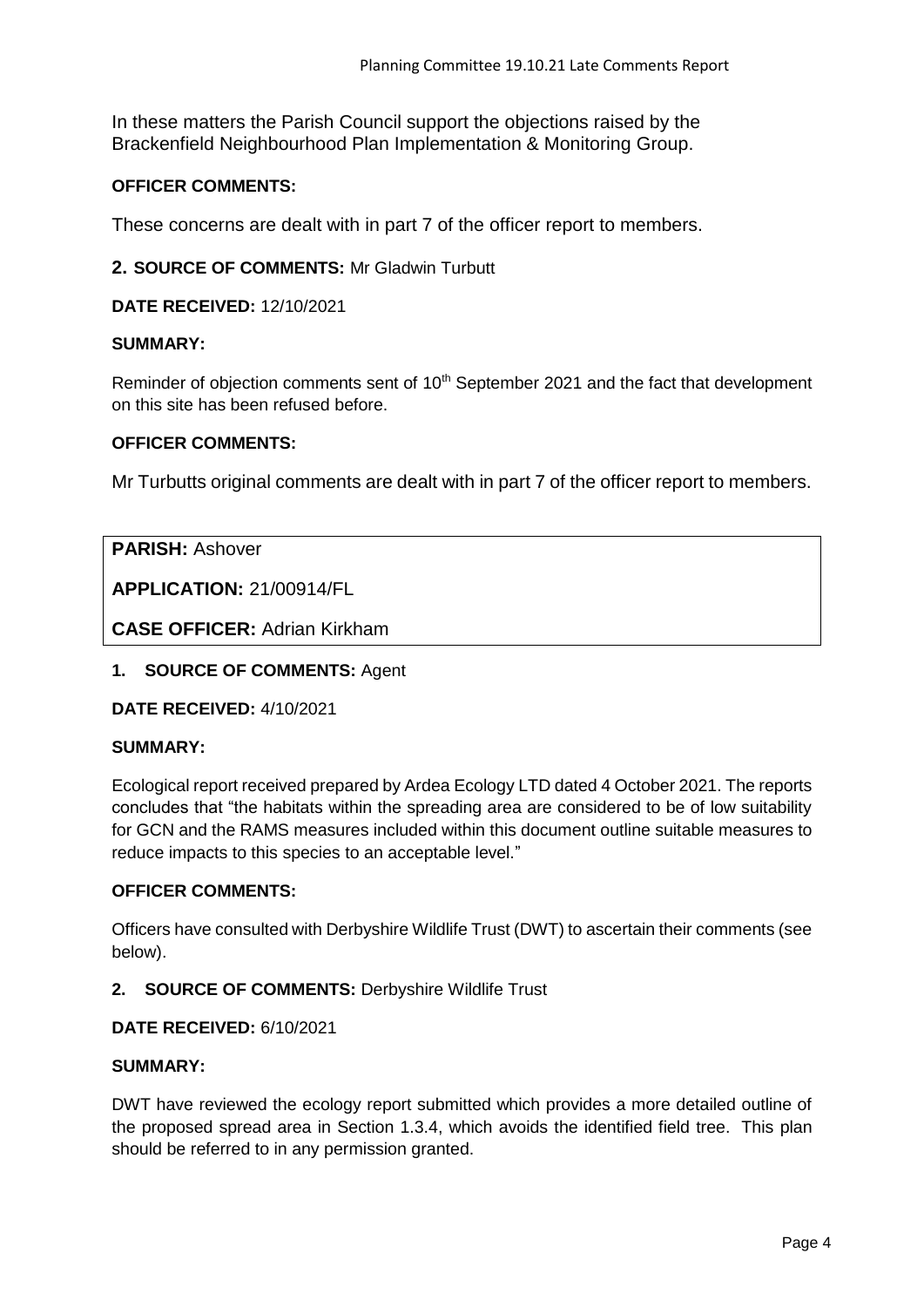The report also addresses the remainder of DWT's concerns. No badger setts were identified on or adjacent to the application area and the report states that no spreading of soil will occur within 20 m of the woodland/trees to the north. Access will utilise an existing gap in the hedgerow, avoiding hedgerow loss. Reasonable avoidance measures are set out in Section 4 with regards to GCN and badgers and we assume these have been agreed with the applicant. These should be secured through an appropriately worded condition requiring compliance with these measures.

#### **OFFICER COMMENTS:**

The DWT comments satisfy any outstanding ecological concerns. Appropriate conditions as requested by DWT should be included in any consent granted.

#### **3. SOURCE OF COMMENTS:** Officers

#### **DATE RECEIVED:** 14/10/2021

# **SUMMARY:**

Based on the comments provided by DWT above officers consider that the condition 3 relating to the submission of a badger survey is no longer required. This should be omitted from any decision issued by the Local Planning Authority.

Condition 4 should be re-worded to take into account the findings in the Ecological Report prepared by Ardea Ecology LTD dated 4 October 2021.

For the avoidance of doubt condition 3 should be removed from the decision and condition 4 renumbered 'condition 3' and reworded as follows:

*The Reasonable Avoidance Measures set out in Section 4 of the Ecological Report, prepared by Ardea Ecology LTD dated 4 October 2021 shall be adhered to and maintained prior to and during the works hereby approved.* 

#### **OFFICER COMMENTS:**

Officers have asked DWT to confirm in writing that the above changes are acceptable. Confirmation has been received that it is but it has also been stated that the soil should not be removed until the wildlife conditions relating to the housing site have been discharged. Officers are of the view that, as this realties to another development site, this should be subject of a note on any permission granted.

#### **4. SOURCE OF COMMENTS:** Mrs Evans

#### **DATE RECEIVED:** 15/10/2021

#### **SUMMARY:**

If this application is approved control over 17/00200/OL and the associated RM application 19/00868/RM will be completely lost and the Council will be unable to enforce the conditions imposed on those two previous applications. If this application is approved, the conditions need to be robust enough to prevent further circumvention of the planning process.